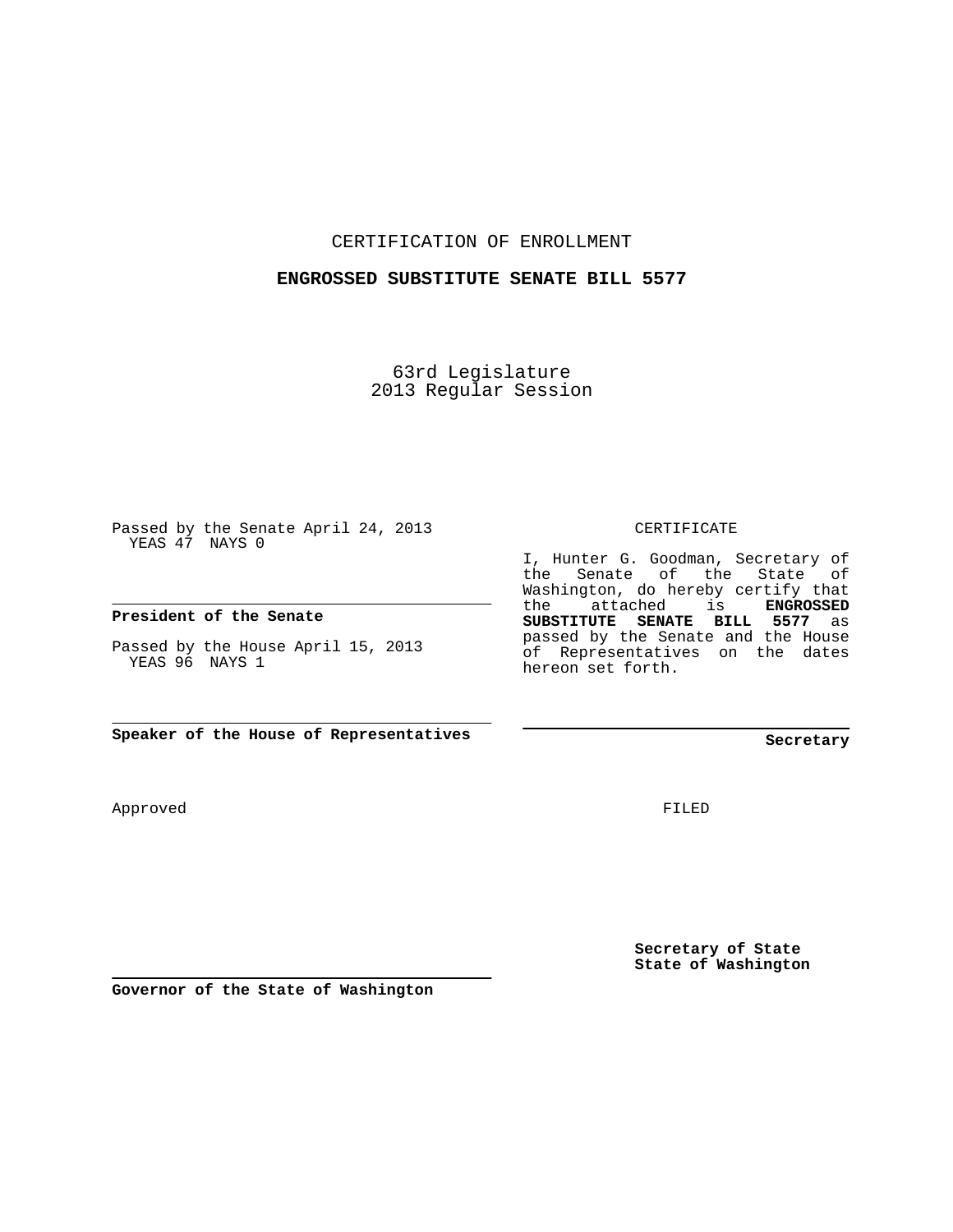## **ENGROSSED SUBSTITUTE SENATE BILL 5577** \_\_\_\_\_\_\_\_\_\_\_\_\_\_\_\_\_\_\_\_\_\_\_\_\_\_\_\_\_\_\_\_\_\_\_\_\_\_\_\_\_\_\_\_\_

\_\_\_\_\_\_\_\_\_\_\_\_\_\_\_\_\_\_\_\_\_\_\_\_\_\_\_\_\_\_\_\_\_\_\_\_\_\_\_\_\_\_\_\_\_

AS AMENDED BY THE HOUSE

Passed Legislature - 2013 Regular Session

## **State of Washington 63rd Legislature 2013 Regular Session**

**By** Senate Human Services & Corrections (originally sponsored by Senator Carrell)

READ FIRST TIME 02/20/13.

 1 AN ACT Relating to protecting public employees who act ethically 2 and legally; amending RCW 42.52.410, 42.52.360, 42.52.420, 42.52.460, 3 and 42.56.240; adding a new section to chapter 42.52 RCW; creating a 4 new section; and prescribing penalties.

5 BE IT ENACTED BY THE LEGISLATURE OF THE STATE OF WASHINGTON:

 6 NEW SECTION. **Sec. 1.** The legislature finds that ensuring public 7 trust in government is a priority. The public expects its elected 8 officials and state employees to adhere to the highest ethical 9 standards during their service, and this includes a commitment to full 10 and independent investigations, with proper penalties, in cases where 11 the ethics in public service act is violated.

12 **Sec. 2.** RCW 42.52.410 and 1994 c 154 s 211 are each amended to 13 read as follows:

14 (1) A person may, personally or by his or her attorney, make, sign, 15 and file with the appropriate ethics board a complaint on a form 16 provided by the appropriate ethics board. The complaint shall state 17 the name of the person alleged to have violated this chapter or rules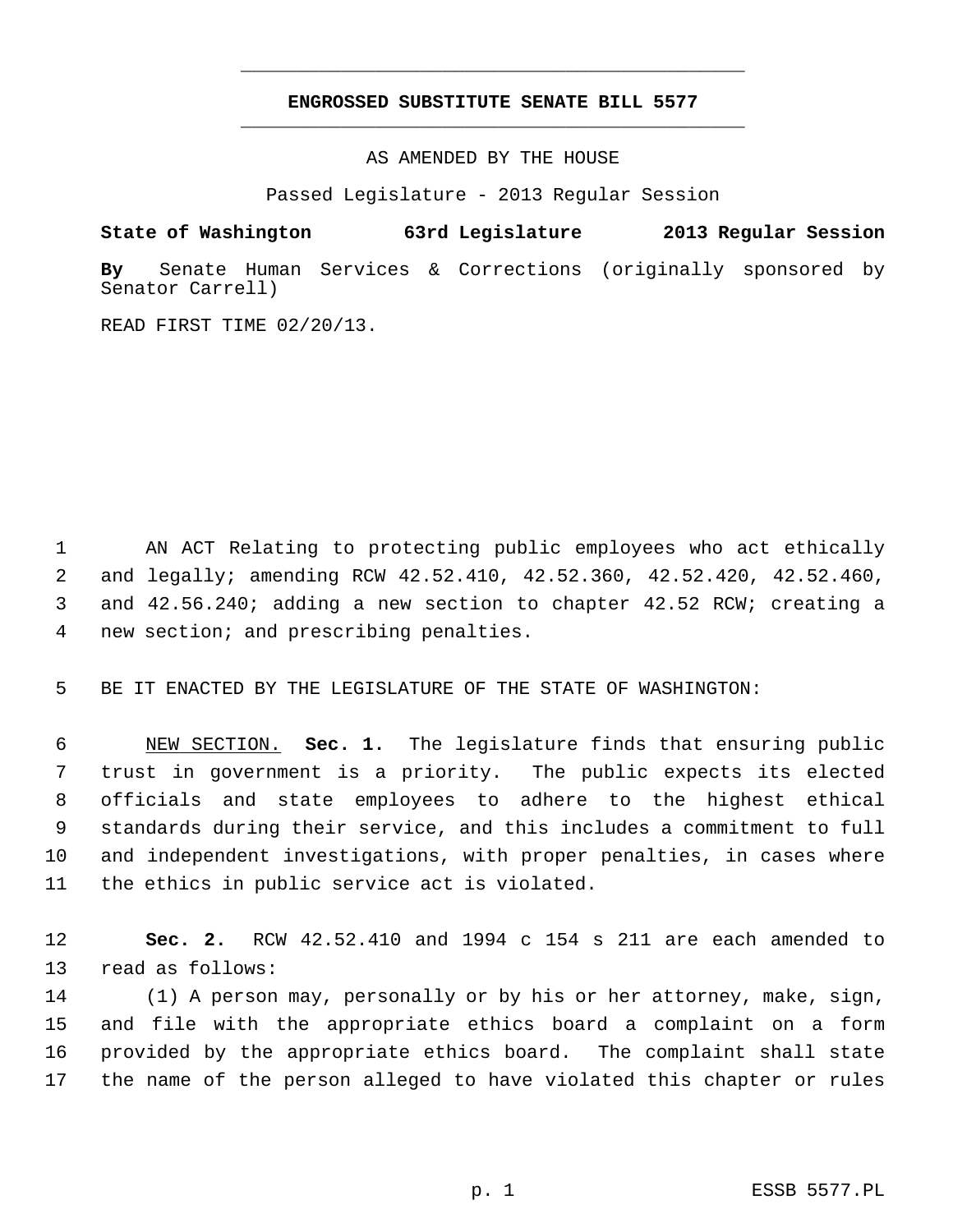1 adopted under it and the particulars thereof, and contain such other 2 information as may be required by the appropriate ethics board.

 3 (2) If it has reason to believe that any person has been engaged or 4 is engaging in a violation of this chapter or rules adopted under it, 5 an ethics board may issue a complaint.

 $(3)(a)$  A state employee who files a complaint with the appropriate ethics board shall be afforded the protection afforded to a whistleblower under RCW 42.40.050 and 49.60.210(2), subject to the limitations of RCW 42.40.035 and 42.40.910. An agency, manager, or supervisor may not retaliate against a state employee who, after making a reasonable attempt to ascertain the correctness of the information furnished, files a complaint with the appropriate ethics board.

13 (b) A state employee may not be denied the protections in chapter 14 42.40 RCW even if the ethics board denies an investigation of the 15 complaint.

16 (4) If a determination is made that a reprisal or retaliatory 17 action has been taken against the state employee, the retaliator may be 18 subject to a civil penalty of up to five thousand dollars.

19 **Sec. 3.** RCW 42.52.360 and 2005 c 106 s 5 are each amended to read 20 as follows:

21 (1) The executive ethics board shall enforce this chapter and rules 22 adopted under it with respect to statewide elected officers and all 23 other officers and employees in the executive branch, boards and 24 commissions, and institutions of higher education.

25 (2) The executive ethics board shall enforce this chapter with 26 regard to the activities of university research employees as provided 27 in this subsection.

28 (a) With respect to compliance with RCW 42.52.030, 42.52.110, 29 42.52.130, 42.52.140, and 42.52.150, the administrative process shall 30 be consistent with and adhere to no less than the current standards in 31 regulations of the United States public health service and the office 32 of the secretary of the department of health and human services in 33 Title 42 C.F.R. Part 50, Subpart F relating to promotion of objectivity 34 in research.

35 (b) With respect to compliance with RCW 42.52.040, 42.52.080, and 36 42.52.120, the administrative process shall include a comprehensive 37 system for the disclosure, review, and approval of outside work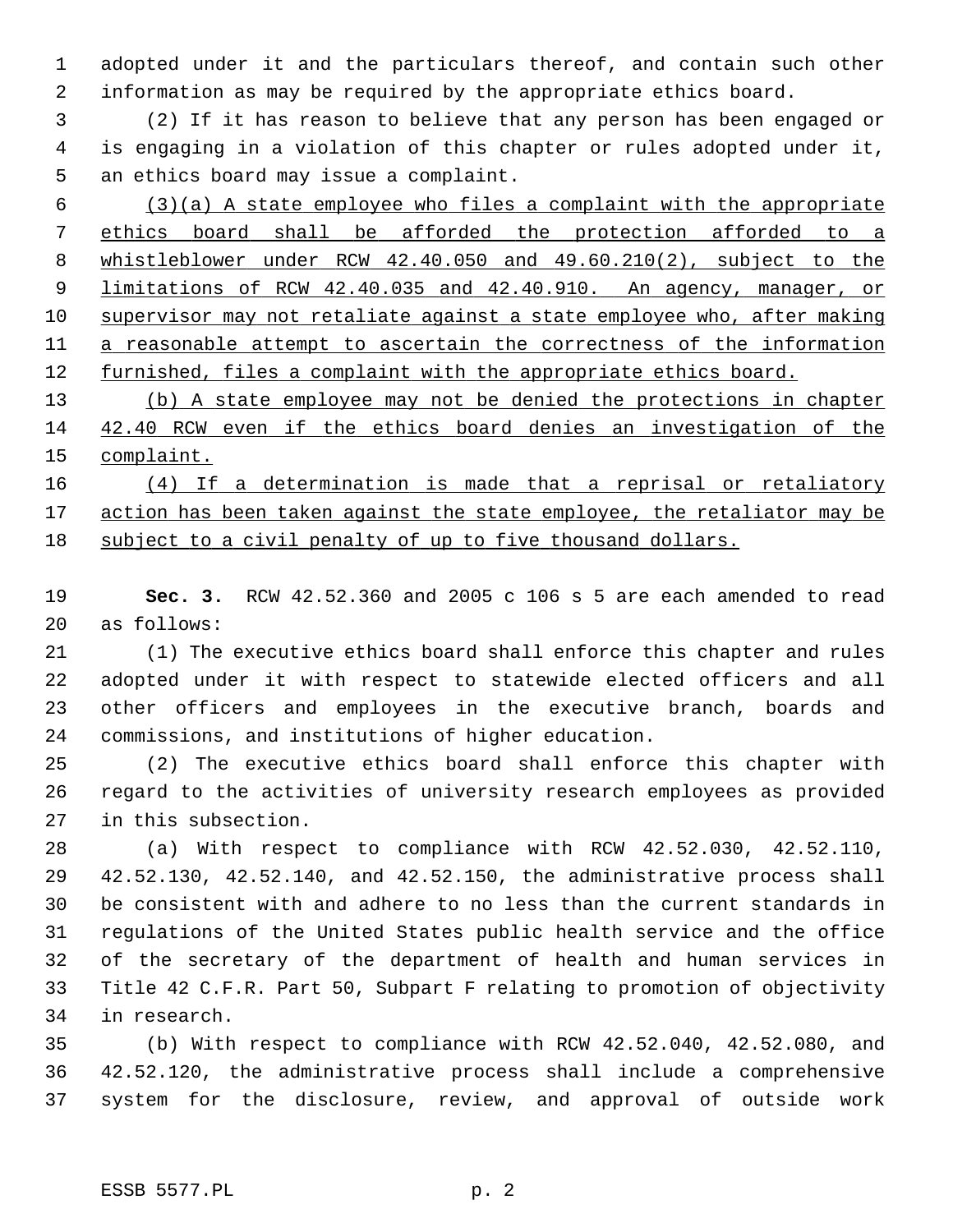1 activities by university research employees while assuring that such 2 employees are fulfilling their employment obligations to the 3 university.

 4 (c) With respect to compliance with RCW 42.52.160, the 5 administrative process shall include a reasonable determination by the 6 university of acceptable private uses having de minimis costs to the 7 university and a method for establishing fair and reasonable 8 reimbursement charges for private uses the costs of which are in excess 9 of de minimis.

10 (3) The executive ethics board shall:

11 (a) Develop educational materials and training;

12 (b) Adopt rules and policies governing the conduct of business by 13 the board, and adopt rules defining working hours for purposes of RCW 14 42.52.180 and where otherwise authorized under chapter 154, Laws of 15 1994;

16 (c) Issue advisory opinions;

17 (d) Investigate, hear, and determine complaints by any person or on 18 its own motion;

19 (e) Impose sanctions including reprimands and monetary penalties;

20 (f) Recommend to the appropriate authorities suspension, removal 21 from position, prosecution, or other appropriate remedy; and

22 (g) Establish criteria regarding the levels of civil penalties 23 appropriate for violations of this chapter and rules adopted under it.

24 (4) The board may:

25 (a) Issue subpoenas for the attendance and testimony of witnesses 26 and the production of documentary evidence relating to any matter under 27 examination by the board or involved in any hearing;

28 (b) Administer oaths and affirmations;

29 (c) Examine witnesses; and

30 (d) Receive evidence.

31 (5) The board shall not delegate to the board's executive director 32 its authority to issue advisories, advisory letters, or opinions.

33 (6) Except as provided in RCW 42.52.220, the executive ethics board 34 may review and approve agency policies as provided for in this chapter. 35  $((+6))$  (7) This section does not apply to state officers and state

36 employees of the judicial branch.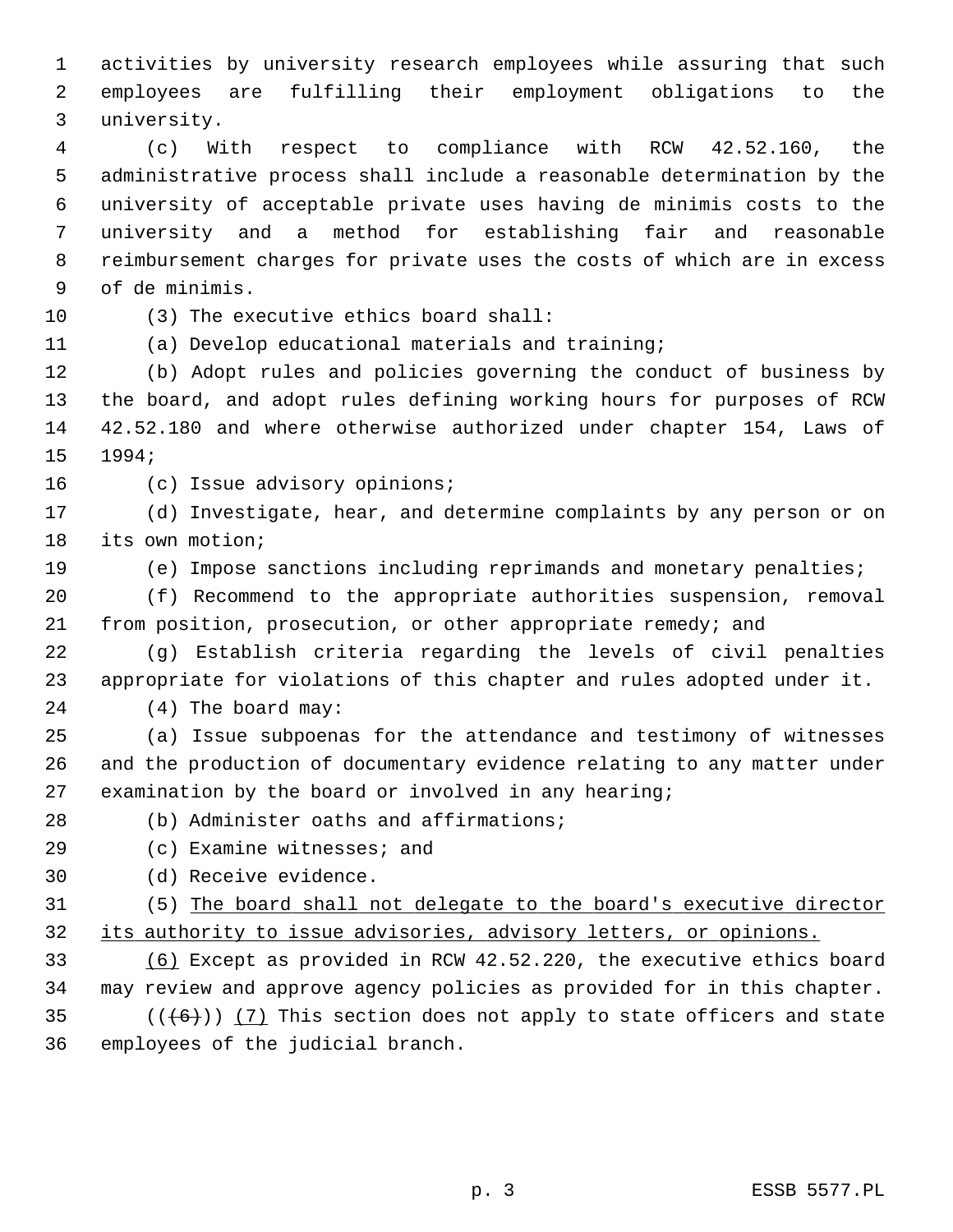1 **Sec. 4.** RCW 42.52.420 and 2000 c 211 s 1 are each amended to read 2 as follows:

 3 (1) After the filing of any complaint, except as provided in RCW 4 42.52.450, the staff of the appropriate ethics board shall investigate 5 the complaint.

 6 ((The investigation shall be limited to the allegations contained in the complaint.)) The ethics board may request the assistance of the office of the attorney general or a contract investigator in conducting its investigation.

10 (2) The results of the investigation shall be reduced to writing 11 and the staff shall either make a determination that the complaint 12 should be dismissed pursuant to RCW 42.52.425, or recommend to the 13 board that there is or that there is not reasonable cause to believe 14 that a violation of this chapter or rules adopted under it has been or 15 is being committed.

16 (3) The board's determination on reasonable cause shall be provided 17 to the complainant and to the person named in such complaint.

18 (4) The identity of a person filing a complaint under RCW 19 42.52.410(1) is exempt from public disclosure, as provided in RCW 20 42.56.240.

21 **Sec. 5.** RCW 42.52.460 and 1994 c 154 s 216 are each amended to 22 read as follows:

23 Any person who has notified the appropriate ethics board and the 24 attorney general in writing that there is reason to believe that RCW 25 42.52.180 is being or has been violated may, in the name of the state, 26 bring a citizen action for any of the actions authorized under this 27 chapter. A citizen action may be brought only if the appropriate 28 ethics board or the attorney general have failed to commence an action 29 under this chapter within forty-five days after notice from the person, 30 the person has thereafter notified the appropriate ethics board and the 31 attorney general that the person will commence a citizen's action 32 within ten days upon their failure to commence an action, and the 33 appropriate ethics board and the attorney general have in fact failed 34 to bring an action within ten days of receipt of the second notice. An 35 action is deemed to have been commenced when the appropriate ethics 36 board or the board's executive director accepts a complaint for filing 37 and initiates a preliminary investigation.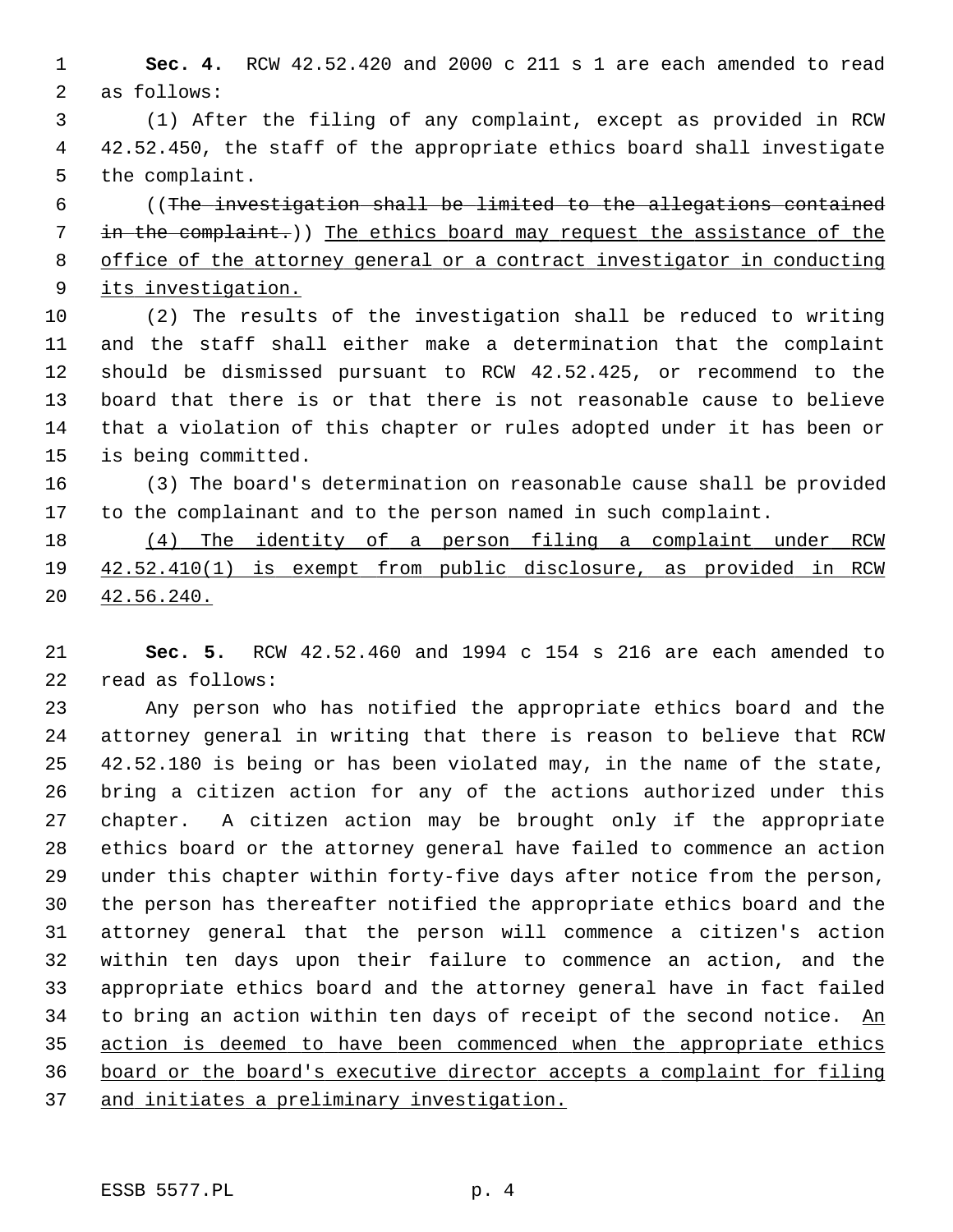1 If the person who brings the citizen's action prevails, the 2 judgment awarded shall escheat to the state, but the person shall be 3 entitled to be reimbursed by the state of Washington for costs and 4 attorneys' fees incurred. If a citizen's action that the court finds 5 was brought without reasonable cause is dismissed, the court may order 6 the person commencing the action to pay all costs of trial and 7 reasonable attorneys' fees incurred by the defendant.

 8 Upon commencement of a citizen action under this section, at the 9 request of a state officer or state employee who is a defendant, the 10 office of the attorney general shall represent the defendant if the 11 attorney general finds that the defendant's conduct complied with this 12 chapter and was within the scope of employment.

13 NEW SECTION. **Sec. 6.** A new section is added to chapter 42.52 RCW 14 to read as follows:

15 (1) Each executive branch agency shall designate an ethics advisor 16 or advisors to assist the agency's employees in understanding their 17 obligations under the ethics in public service act. Agencies shall 18 inform the executive ethics board of their designated advisors. As 19 funding permits and as determined by the executive ethics board and the 20 agency head, the advisors shall receive regular ethics training.

21 (2) Executive branch officers and employees are encouraged to 22 attend ethics training offered by the executive ethics board at least 23 once every thirty-six months.

24 **Sec. 7.** RCW 42.56.240 and 2012 c 88 s 1 are each amended to read 25 as follows:

26 The following investigative, law enforcement, and crime victim 27 information is exempt from public inspection and copying under this 28 chapter:

29 (1) Specific intelligence information and specific investigative 30 records compiled by investigative, law enforcement, and penology 31 agencies, and state agencies vested with the responsibility to 32 discipline members of any profession, the nondisclosure of which is 33 essential to effective law enforcement or for the protection of any 34 person's right to privacy;

35 (2) Information revealing the identity of persons who are witnesses 36 to or victims of crime or who file complaints with investigative, law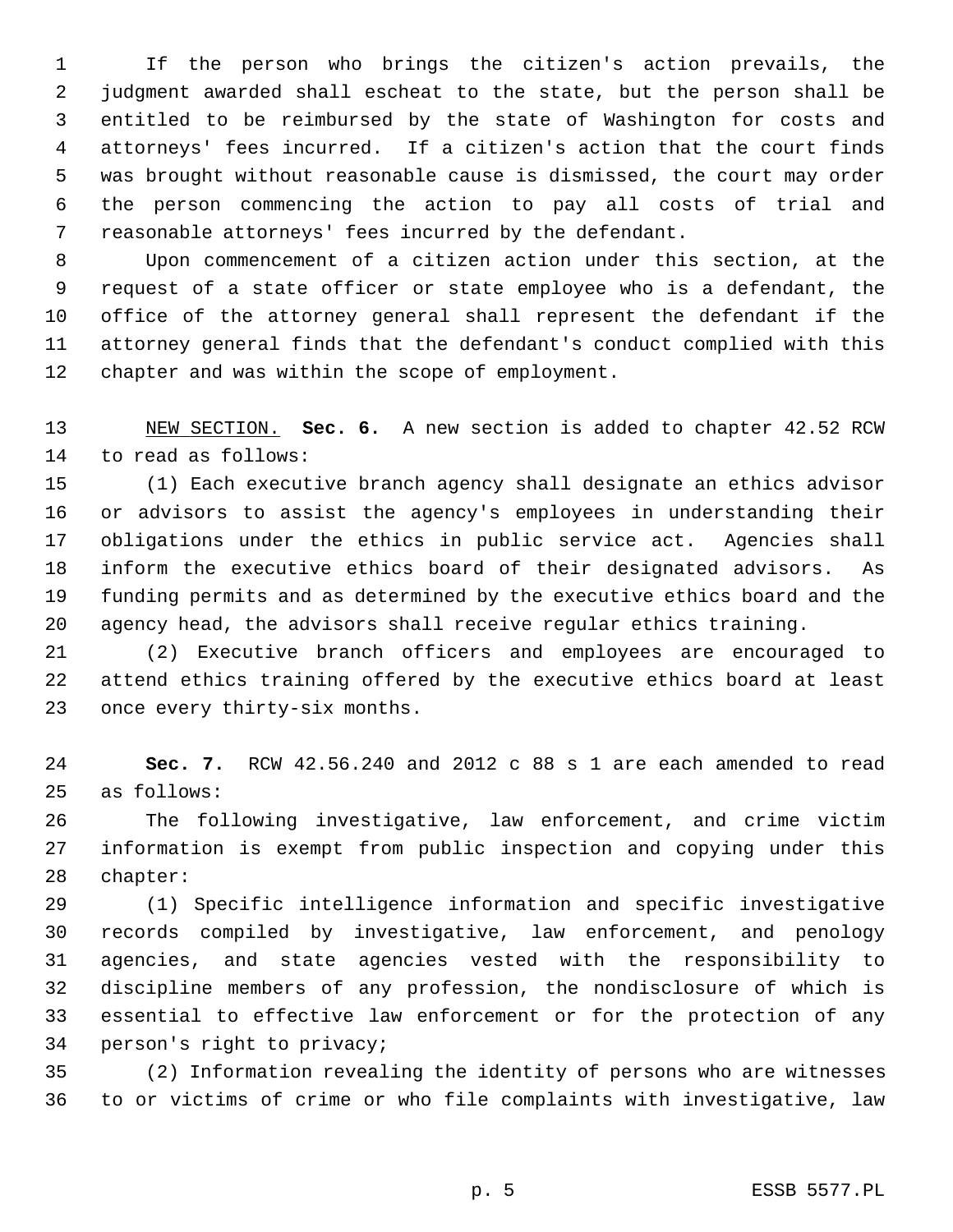1 enforcement, or penology agencies, other than the commission, if 2 disclosure would endanger any person's life, physical safety, or 3 property. If at the time a complaint is filed the complainant, victim, 4 or witness indicates a desire for disclosure or nondisclosure, such 5 desire shall govern. However, all complaints filed with the commission 6 about any elected official or candidate for public office must be made 7 in writing and signed by the complainant under oath;

 8 (3) Any records of investigative reports prepared by any state, 9 county, municipal, or other law enforcement agency pertaining to sex 10 offenses contained in chapter 9A.44 RCW or sexually violent offenses as 11 defined in RCW 71.09.020, which have been transferred to the Washington 12 association of sheriffs and police chiefs for permanent electronic 13 retention and retrieval pursuant to RCW 40.14.070(2)(b);

14 (4) License applications under RCW 9.41.070; copies of license 15 applications or information on the applications may be released to law 16 enforcement or corrections agencies;

17 (5) Information revealing the identity of child victims of sexual 18 assault who are under age eighteen. Identifying information means the 19 child victim's name, address, location, photograph, and in cases in 20 which the child victim is a relative or stepchild of the alleged 21 perpetrator, identification of the relationship between the child and 22 the alleged perpetrator;

23 (6) The statewide gang database referenced in RCW 43.43.762;

24 (7) Data from the electronic sales tracking system established in 25 RCW 69.43.165;

26 (8) Information submitted to the statewide unified sex offender 27 notification and registration program under RCW 36.28A.040(6) by a 28 person for the purpose of receiving notification regarding a registered 29 sex offender, including the person's name, residential address, and e-30 mail address; ((and))

31 (9) Personally identifying information collected by law enforcement 32 agencies pursuant to local security alarm system programs and vacation 33 crime watch programs. Nothing in this subsection shall be interpreted 34 so as to prohibit the legal owner of a residence or business from 35 accessing information regarding his or her residence or business; and

36 (10) The identity of a state employee or officer who has in good 37 faith filed a complaint with an ethics board, as provided in RCW